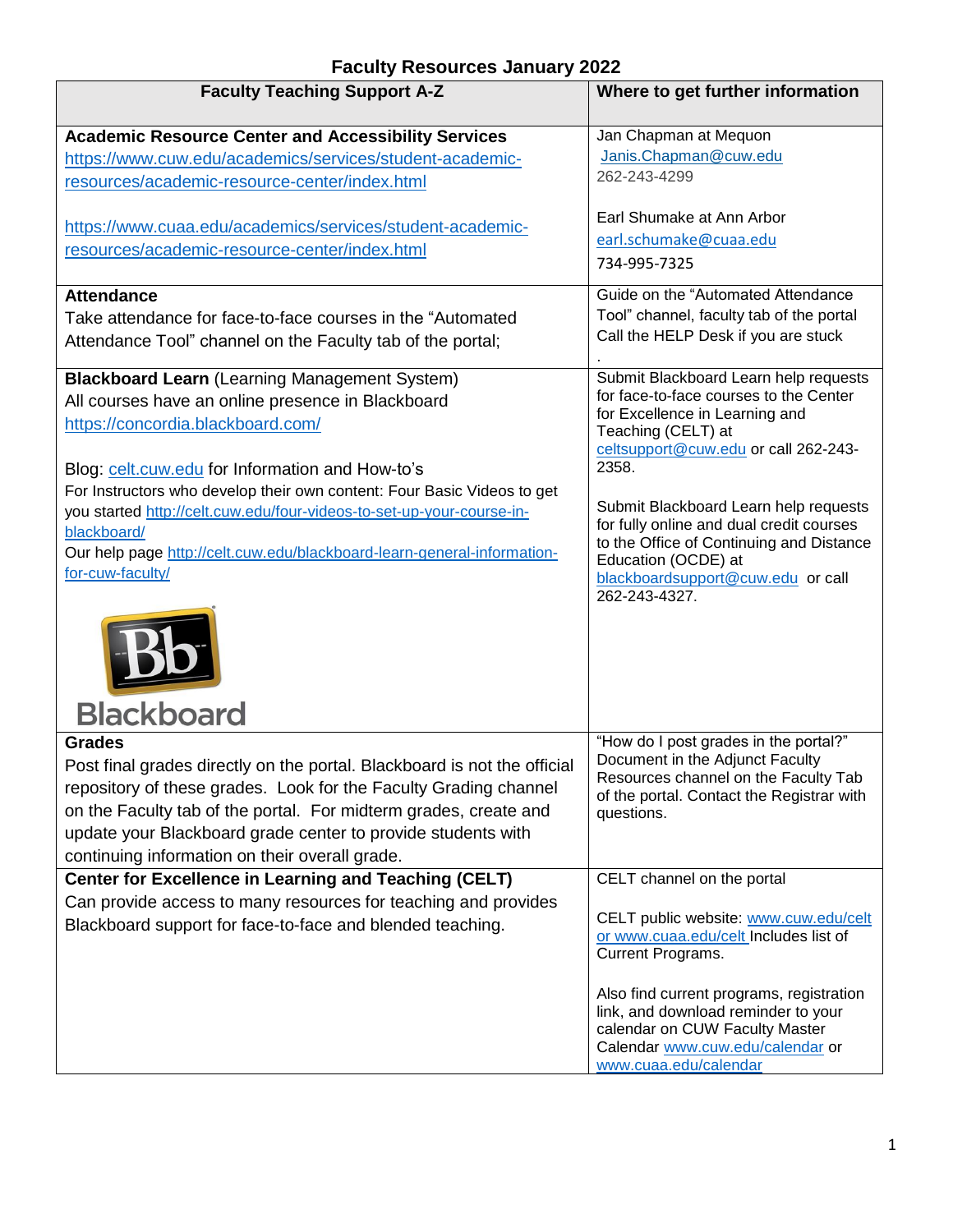| <b>Experiential and Service Learning</b>                               | Portal channel on the Faculty Tab                   |
|------------------------------------------------------------------------|-----------------------------------------------------|
| <b>Experiential and</b><br><b>Service Learning</b>                     |                                                     |
| <b>Instructional Continuity Resources channel</b>                      | On the Faculty tab of the portal at the             |
| Strategies used in response to COVID-19, including Blackboard          | top middle                                          |
| updates and Zoom information.                                          |                                                     |
| Library: Rincker Memorial (Mequon), Zimmerman (Ann Arbor)              | Library Tab on the portal                           |
| <b>Services</b>                                                        | 734-995-7454 (Ann Arbor)                            |
|                                                                        | 262-243-4330 (Mequon)                               |
| <b>Magna Publications</b>                                              | No sign in needed when accessing from               |
| Access to teaching and learning videos and articles for faculty by     | a computer on the Mequon or Ann                     |
| faculty. Includes subscriptions to Mentor Commons, Magna               | Arbor campus:                                       |
|                                                                        | https://www.magnapubs.com/                          |
| Commons, and Teaching Professor newsletter.                            |                                                     |
|                                                                        | Instructions for setting up an account              |
|                                                                        | are on the CELT channel on the faculty              |
|                                                                        | tab of the portal.                                  |
|                                                                        | Look for the request an account                     |
|                                                                        | process on the Qualtrics Accounts                   |
| qualtrics.xm                                                           | Channel, Resources tab of the portal.               |
|                                                                        | <b>Elizabeth Evans</b>                              |
|                                                                        | 262-243-4283                                        |
| <b>Qualtrics (online) Survey Tool</b>                                  | Elizabeth.evans@cuw.edu                             |
| Accounts connected to our enterprise license are available to all      |                                                     |
| faculty and staff. Senior level undergraduates and graduate            |                                                     |
|                                                                        | Also a faculty scholarship resource                 |
| students may also use Qualtrics under the direct and close             |                                                     |
| supervision of their instructors for appropriate courses and projects. |                                                     |
|                                                                        |                                                     |
| <b>Student Evaluations are done through CourseEval</b>                 |                                                     |
| There is a great document in the channel that explains how to          | CoursEval channel on the Faculty Tab                |
| understand the reports you get following each term.                    |                                                     |
|                                                                        | Contact Registrar's Office with                     |
| courseval                                                              | questions.                                          |
|                                                                        |                                                     |
|                                                                        |                                                     |
|                                                                        |                                                     |
| <b>Syllabus Template and Instructions</b>                              | Faculty Resources channel on the                    |
| http://celt.cuw.edu/syllabus-template-and-instructions/                | Faculty tab of the portal<br><b>Elizabeth Evans</b> |
| Syllabus Cover Sheet is available in the Forms Repository on the       |                                                     |
| Resources tab.                                                         | 262-243-4283                                        |
|                                                                        | Elizabeth.evans@cuw.edu                             |
|                                                                        |                                                     |
|                                                                        |                                                     |
|                                                                        |                                                     |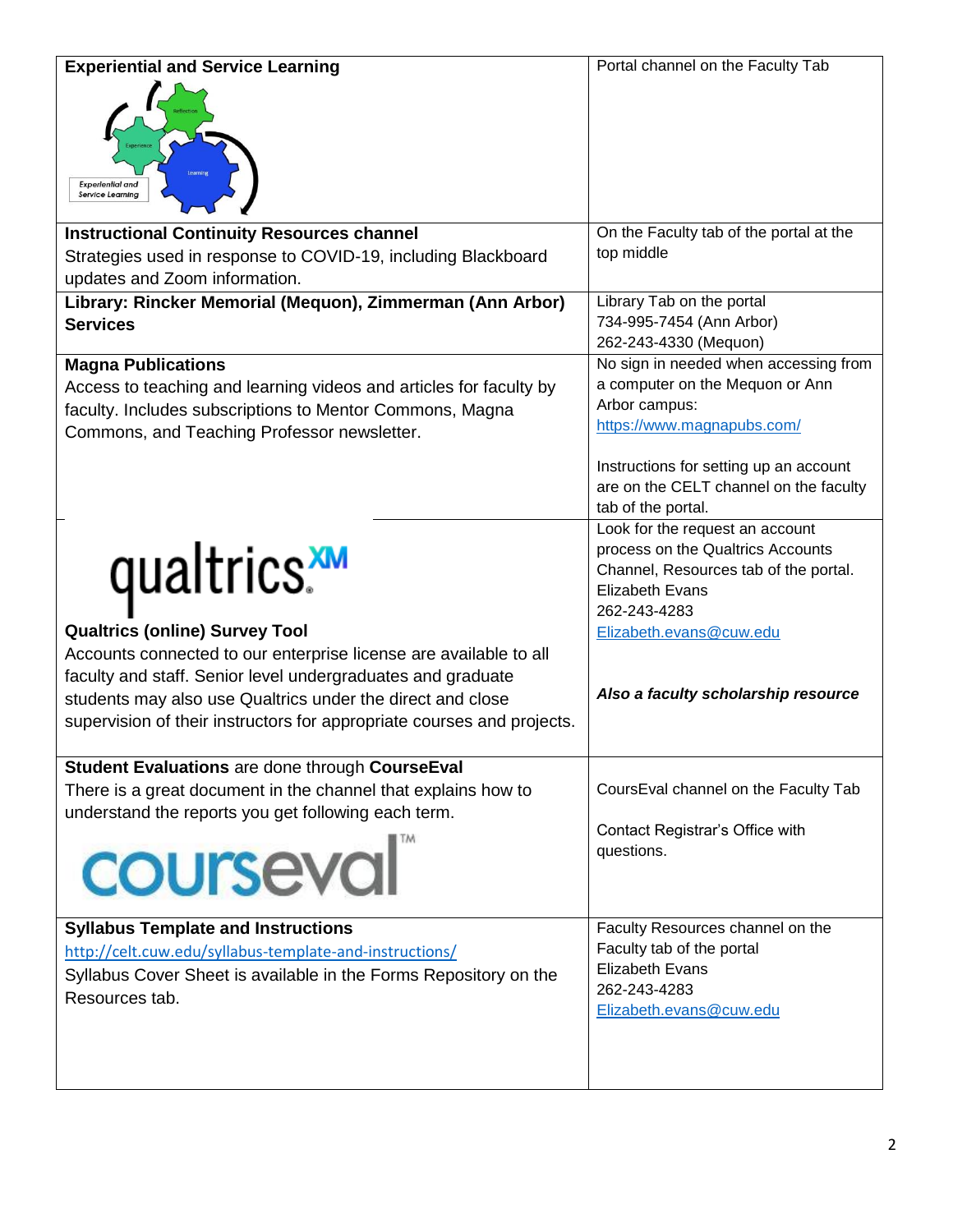| Faculty Research & Scholarship Support A-Z                                                                                                                                                                                                                                                                                                                            | Where to get further information                                                                                       |
|-----------------------------------------------------------------------------------------------------------------------------------------------------------------------------------------------------------------------------------------------------------------------------------------------------------------------------------------------------------------------|------------------------------------------------------------------------------------------------------------------------|
| CITI (Responsible Conduct of Research Training for Faculty)<br>All faculty must complete this online training. If you are doing<br>human subjects research, you will also need "Biomedical Research<br>Basic Refresher" or "Social Science and Behavioral Research Basic<br>Refresher". You will need evidence of passing the latter to submit<br>with IRB proposals. | Committee for Scholarship Integrity<br>(CSI)<br>Link on Research and Scholarship<br>channel on the portal, Faculty tab |
| This is also available for graduate students when approved by their<br>departments.                                                                                                                                                                                                                                                                                   | Elizabeth Evans has how-to for<br>students.                                                                            |
| <b>Concordia Intramural Research Grant (CIRG)</b>                                                                                                                                                                                                                                                                                                                     | <b>CIRG Grant Committee</b>                                                                                            |
| Internal grant awards for full-time faculty research projects. These                                                                                                                                                                                                                                                                                                  | <b>Tim Macafee</b><br>262-243-2098                                                                                     |
| grants are intended to function as seed money in obtaining                                                                                                                                                                                                                                                                                                            | Timothy.macafee@cuw.edu                                                                                                |
| additional funding from outside sources.                                                                                                                                                                                                                                                                                                                              |                                                                                                                        |
| Application window December 1 - February 1 for following year.                                                                                                                                                                                                                                                                                                        |                                                                                                                        |
| <b>Concordia Intramural Teaching Grant (CITG)</b>                                                                                                                                                                                                                                                                                                                     | Elizabeth Evans, CELT                                                                                                  |
| Internal grant for full-time faculty innovation in a course taught,                                                                                                                                                                                                                                                                                                   | 262-243-4823<br>www.cuw.edu/celt                                                                                       |
| including expenses and a faculty stipend. Also supports                                                                                                                                                                                                                                                                                                               | Application in Forms Repository on the                                                                                 |
| Scholarship of teaching and Learning (SOTL) projects.                                                                                                                                                                                                                                                                                                                 | portal Resources tab and in CELT                                                                                       |
| Application window is March 1 - June 1 for following academic year                                                                                                                                                                                                                                                                                                    | channel on portal Faculty tab                                                                                          |
| <b>Watermark Faculty Success (formerly Digital Measures)</b>                                                                                                                                                                                                                                                                                                          | Faculty tab of the portal.                                                                                             |
| watermark <sup>®</sup><br>Faculty Success   formerly Digital Measures<br><b>Click Here for Watermark Faculty Success</b>                                                                                                                                                                                                                                              | Leah Dvorak<br>262 243 4522<br>Leah.dvorak@cuw.edu                                                                     |
| Tool for tracking faculty activities, accomplishments, and<br>scholarship. Update it as these occur.                                                                                                                                                                                                                                                                  |                                                                                                                        |
| <b>Grant Support</b>                                                                                                                                                                                                                                                                                                                                                  | Office of Research and Sponsored                                                                                       |
| Grant identification, writing support (pre-award process), post-                                                                                                                                                                                                                                                                                                      | Programs (ORSP)                                                                                                        |
| award support, grant-writing workshops. Contact the ORSP for any<br>grant inquiries, as all research grants must be submitted through<br>the ORSP                                                                                                                                                                                                                     | Julie Dresen, Director<br>262-243-2794                                                                                 |
| World's Largest Database of Sponsored<br><b>SPIN</b><br><b>Funding Opportunities</b>                                                                                                                                                                                                                                                                                  | Julie.Dresen@cuw.edu<br>Rachel Heil, Pre-Award<br>262-243-2745                                                         |
| SPIN is a funding database of grant opportunities from Federal,                                                                                                                                                                                                                                                                                                       | Rachel.Heil@cuw.edu                                                                                                    |
| state, corporate and family foundations, and association sponsors.<br>CUW/CUAA faculty can search this database to locate funding for<br>scientific research, conferences, program funding, faculty<br>development, training or scholarship grants, capital, equipment, and<br>fellowships, or set alerts to track specific opportunities.                            | Natasha Irish, Financial Specialist<br>262-243-2721<br>Natasha.Irish@cuw.edu<br>Katie Hause-Schott, Grant Accountant   |
|                                                                                                                                                                                                                                                                                                                                                                       |                                                                                                                        |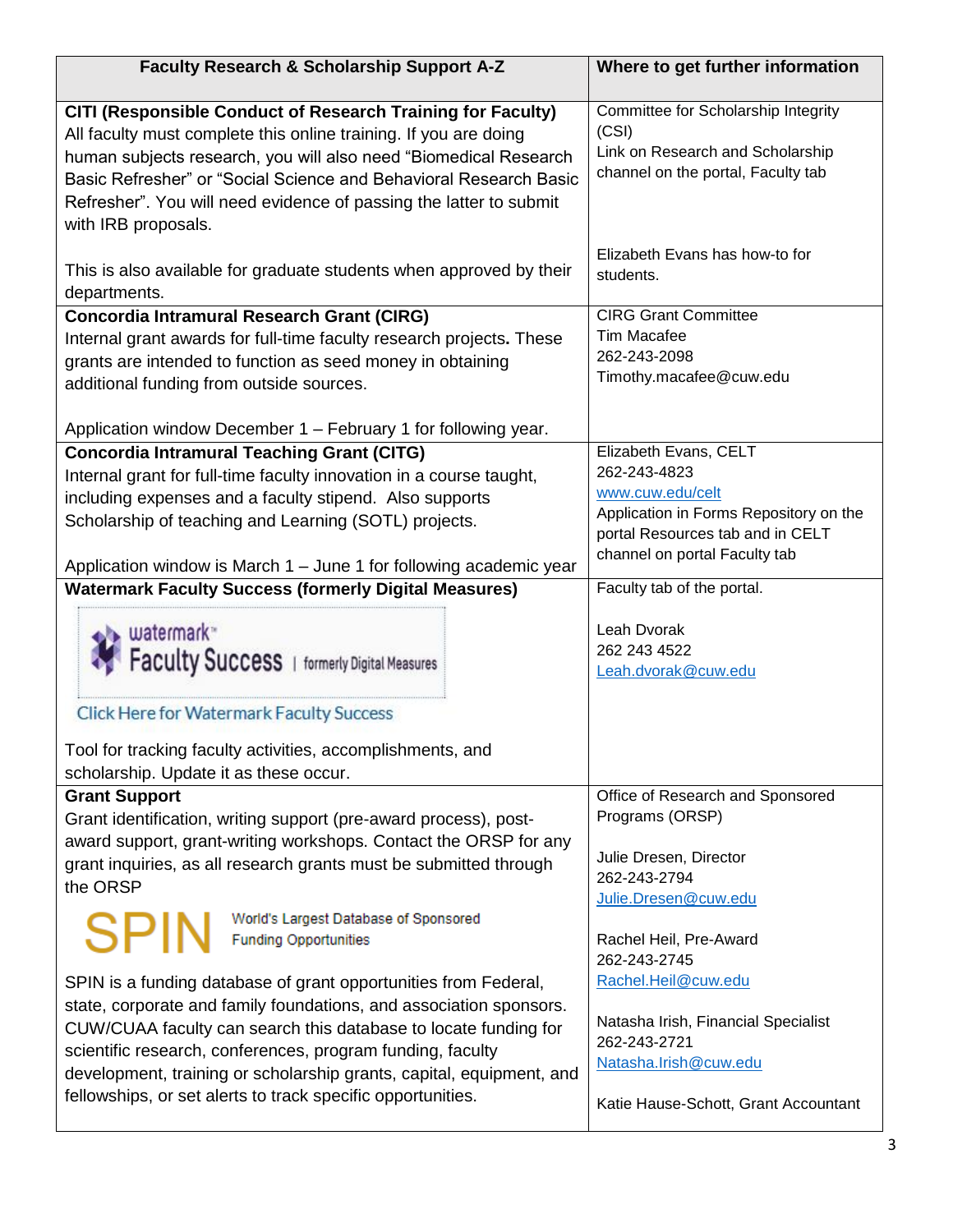| Register to get emails when grants open in your areas of interest.                                                                | 262-243-2717                                                         |
|-----------------------------------------------------------------------------------------------------------------------------------|----------------------------------------------------------------------|
| Additionally, faculty members are encouraged to upload their CV                                                                   | Katherine.Hause-Schott@cuw.edu                                       |
| into the database. Each word in your CV becomes a searchable<br>term that the system will use to match funding based on your area | See also Office of Research and                                      |
| of expertise.                                                                                                                     | Sponsored Programs (ORSP) channel                                    |
|                                                                                                                                   | on the portal, Faculty Tab or the                                    |
|                                                                                                                                   | <b>CUW/CUAA</b> websites                                             |
| Cayuse 424                                                                                                                        |                                                                      |
|                                                                                                                                   |                                                                      |
|                                                                                                                                   |                                                                      |
| Cayuse 424 Proposal Creation Software                                                                                             |                                                                      |
| <b>Institutional Review Board (IRB)</b>                                                                                           | Links on "Research and Scholarship"                                  |
| Reviews research proposals involving human subjects                                                                               | Channel on the portal Faculty tab.                                   |
|                                                                                                                                   | Also, please visit the CUW/CUAA                                      |
| <b>Animal Care and Use Committee (IACUC)</b>                                                                                      | Websites for further information                                     |
| Reviews research proposals involving animals                                                                                      |                                                                      |
| Rincker Memorial (MQ) Zimmerman (CUAA) Services                                                                                   | Library Tab on the portal                                            |
| One-on-one support for online search strategies, InterLibrary loan                                                                | 734-995-7454<br>262-243-4330                                         |
| requests, tools to identify journal metrics and impact, copyright fair                                                            |                                                                      |
| use issues, use of citation management tools.                                                                                     | Qualtrics Accounts Channel, Resources                                |
| <b>Qualtrics (online) Survey Tool</b><br>Accounts connected to our enterprise license are available to all                        | tab of the portal                                                    |
| faculty and staff. Student research assistants can have accounts                                                                  | Elizabeth Evans, 262-243-4283                                        |
| under the supervision of a Concordia employee.                                                                                    | Elizabeth.evans@cuw.edu                                              |
|                                                                                                                                   |                                                                      |
| <b>QUALTICS OF EXPERIENCE</b>                                                                                                     |                                                                      |
| <b>Research Methodologist</b>                                                                                                     |                                                                      |
| Assistance with all aspects of research: developing your question,                                                                |                                                                      |
| choosing a method, data analysis and:                                                                                             | Link to more information on the<br>"Research and Scholarship" on the |
| • Brainstorming potential research projects                                                                                       | Faculty tab of the portal                                            |
| • Developing research questions and/or hypotheses                                                                                 |                                                                      |
| • Choosing appropriate research methodology techniques to                                                                         |                                                                      |
| address your research questions                                                                                                   |                                                                      |
| • Sampling and data collection techniques and set-up                                                                              |                                                                      |
| • Entering data into SPSS and/or how to run output on SPSS<br>• Assisting with the proper way to write up statistical results     |                                                                      |
| • Writing for publication or presentation                                                                                         |                                                                      |
| • Supports faculty members only; see below for support for students                                                               |                                                                      |
| doing research                                                                                                                    |                                                                      |
|                                                                                                                                   |                                                                      |